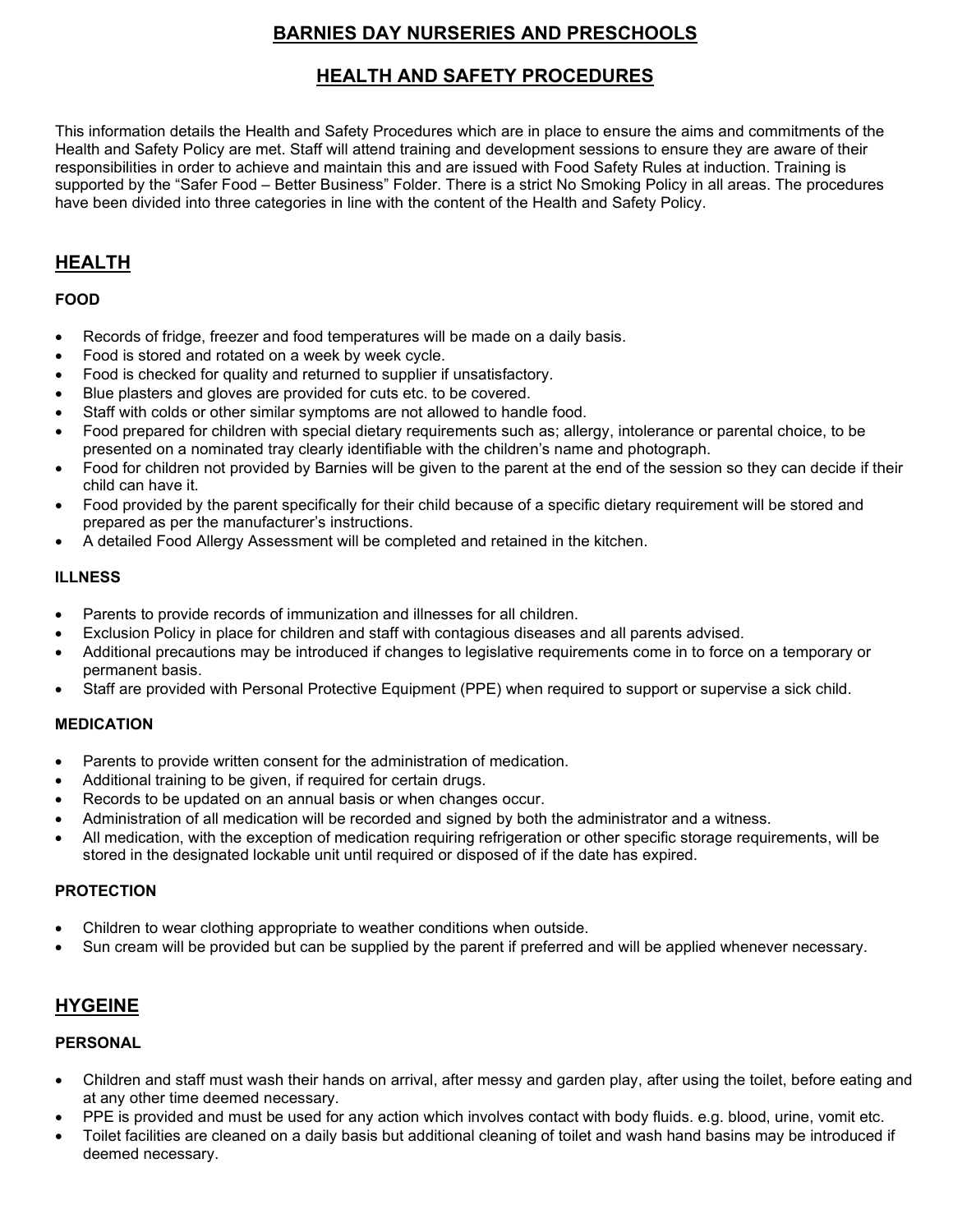## **FOOD**

- Staff will wash hands before serving or handling food.
- Paper towels are provided for drying of hands.
- PPE is provided for staff to wear when handling food and when on cooking duties.
- Hand and face jewelry should be removed.

### **CLEANING**

- Tables or surfaces being used for eating will be cleaned with a suitable sanitizer cleaner prior to serving.
- Equipment for preparation and serving of food is cleaned correctly with additional sterilizing as appropriate.
- Play equipment cleaned on a regular cycle and records made to ensure that all equipment is included.
- COSHH Assessment in place and updated on a regular basis and PPE provided.
- Chemicals stored in the correct place.

## **SAFETY**

### **MANAGING EMERGNCY SITUATIONS**

- Daily registers held for children and staff.
- Staff and children are signed in and out of the premises
- Visitor's record completed for all other personnel visiting the premises.
- Evacuation and lockdown drills completed on a regular basis to comply with current legislation and recommendations.
- A notice is displayed to inform parents when an evacuation or lockdown procedure has been practiced.
- All staff to be competent at directing and controlling the evacuation and lockdown drill.
- All fire fighting equipment and warning or safety devices, such as extinguishers, emergency lighting, fire bell, to be checked and tests recorded at the recommended intervals.
- All premises are a no smoking environment.
- Cleaning and checking routines implemented to maintain exits are clear.
- Daily opening and closing procedures.
- Annual Fire and Risk assessments completed.
- Grab bag containing children and staff information updated, checked and stored at an agreed exit point.

### **EVACUATION PROCEDURE**

- Alarm raised either by use of whistle, during practice, or, if applicable, activation of fire bell by breaking glass.
- All staff to either carry or assist children through nearest exit and into the garden area.
- Staff nearest to registers to collect them and take into the garden.
- Staff member nearest to phone to collect and take into the garden and call emergency services.
- Staff member to inform other tenant(s), if applicable, of evacuation.
- Duty Manager to check all areas are clear, collect grab bag and secure site.
- Role call to be taken.
- Absences to be reported to emergency services.

#### **LOCKDOWN PROCEDURE**

Staff will be alerted to the situation by management who will use the phrase **' Lock Down'**. It is important staff adhere to the

following principles;

- Remain calm distract children if possible
- Move slowly
- Obey instructions

### • **DO NOT PROVOKE AN INCIDENT**

In addition:

- Lock all external doors and windows and shut blinds.
- If anyone is outside, they must return in to the building immediately.
- Depending on circumstances it may be necessary to move to a different part of the building for safety. Directions will be given.